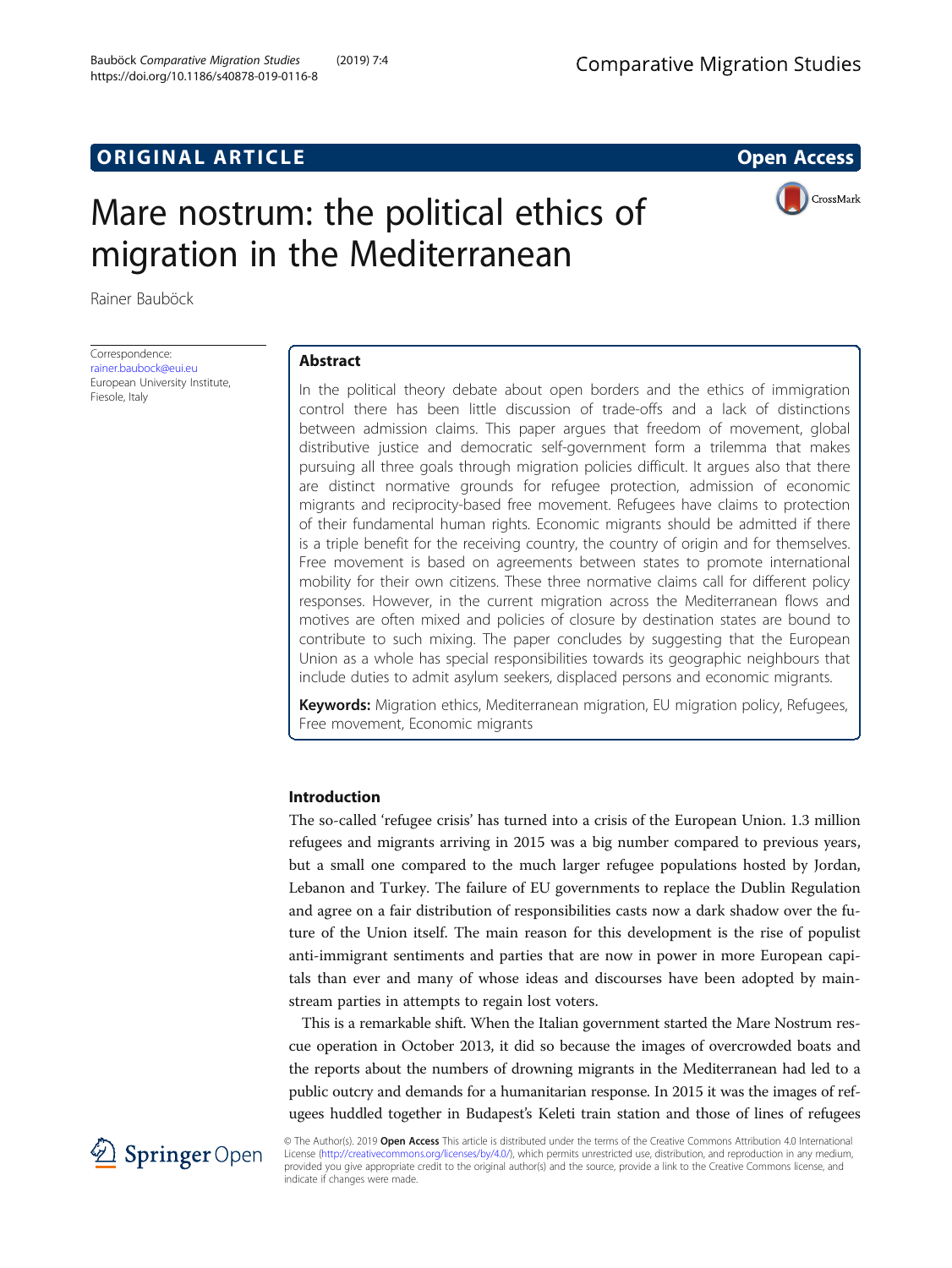marching towards the Austrian border that triggered an outpouring of voluntary assistance dubbed "Willkommenskultur" (culture of welcome) and Chancellor Merkel's decision to temporarily suspend the Dublin Regulation and keep Germany's borders open.

Today, the same images are still used, and they serve to support a Hungarian law criminalizing NGOs for providing support to asylum seekers and an Italian policy of turning away NGO ships that have rescued migrants at sea. The main political conflict between EU governments is no longer about how open borders should be for refugees but about whether closure of external borders must be coordinated at EU level or can be more effectively brought about by unilateral actions of member states forcing others to close their borders too, including internal ones within the Schengen area. Moreover, those who call for a full closure of the Mediterranean Sea and Balkan land routes claim today the moral high ground for themselves. They argue that no-entry policies for asylum seekers in Europe and massive deportations of those already present in the EU territory are necessary in order to save lives, since these policies are the only way to break the traffickers' business model by deterring their clients from the perilous journey across the Mediterranean.

This argument can be easily debunked philosophically as exhibiting the typical flaws of a moral utilitarianism that is ready to sacrifice fundamental rights of individuals for the sake of a presumptive but uncertain greater benefit of greater numbers. It is also easy to smell and denounce its political hypocrisy when the transparent goal is not to prevent migrants from drowning but to win votes through whipping up xenophobia and to dismantle European integration through flagrant non-compliance with the EU's laws and values. But it is not so easy to flesh out an alternative vision for a political ethics of migration in Europe.

I will take a step back from the current debates and ask more fundamental questions about what duties democratic states have to admit migrants and refugees. Political philosophers have been discussing since the 1980s controversy between Carens ([1987](#page-14-0)) and Walzer ([1983](#page-14-0)) whether immigration controls can ever be legitimate. I will not rehearse this broad debate here. Instead, my goal is to think through the political ethics of migration as they present themselves in today's world and in particular in its small European corner. This world is neither one of open borders, nor is it one in which democratic states have full discretionary powers to control immigration. It is a world in which claims of territorial admission differ fundamentally for refugees, economic migrants, family members of immigrants, mobile EU citizens and international tourists.

Before trying to sort out these claims, we should consider first what we expect from a political ethics of migration. Should it deliver a vision of a globally just society or guide political decisions here and now?<sup>1</sup> Think about what you would expect from medical ethics. A medical ethics board would fail at its task if it tells doctors that the disease they have to cure will no longer exist in a distant future or if it tells them that attempting to cure patients is useless since they are going to die anyhow at some point. This does not diminish the task of medical science to eradicate diseases and further increase human life expectancy, nor that of ethical theorists to think about health policy dilemmas that might arise with further medical progress. We just need to keep these tasks fairly separate.

In the field of normative theories of migration, we find a large literature on open border utopias, whose best defender is Joseph Carens.<sup>2</sup> Critical theories, on the other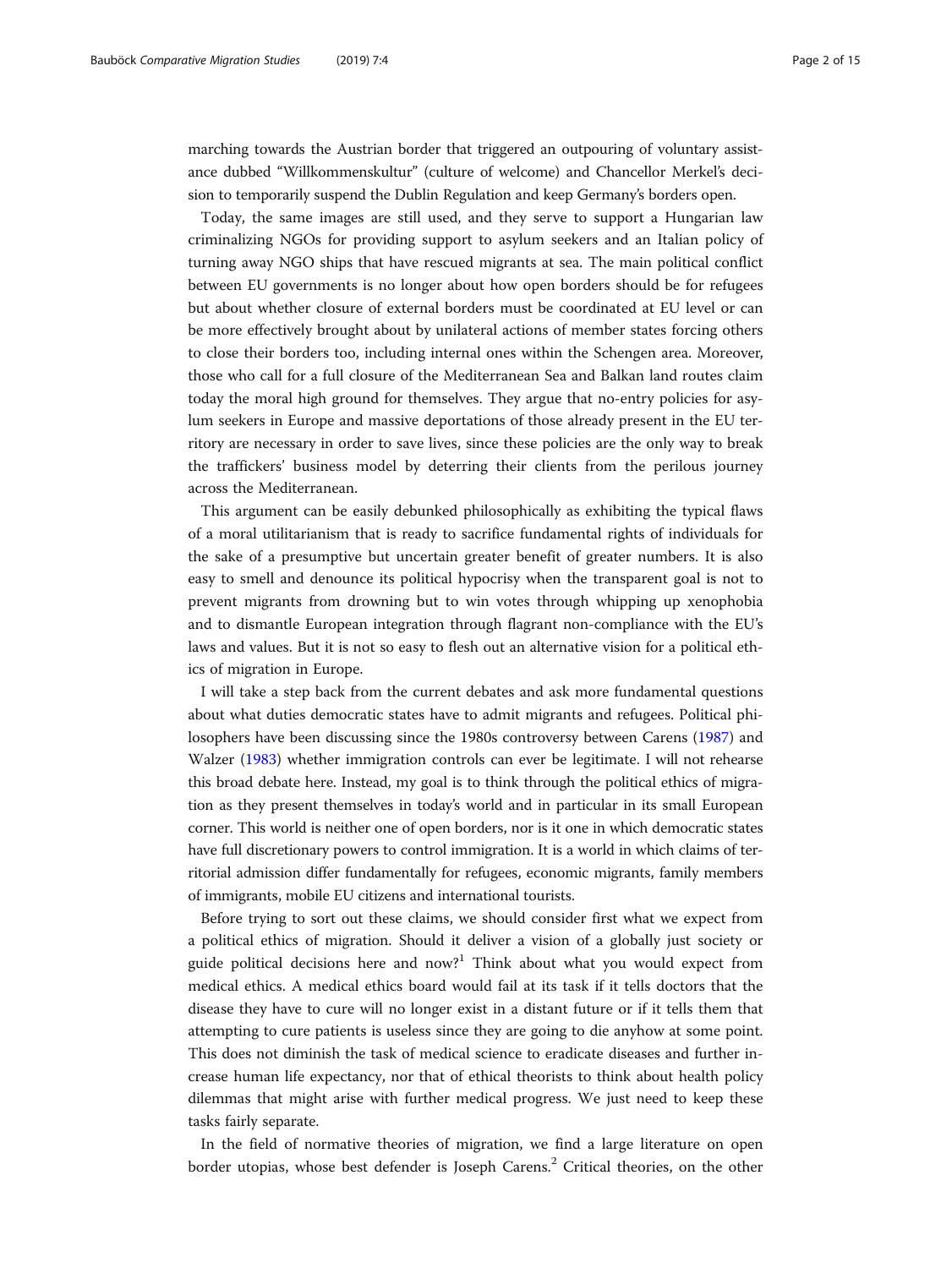hand, have tended to produce migration dystopias, such as Giorgio Agamben's writings (Agamben, [1998\)](#page-14-0), which have been used to describe the situation of refugees and irregular migrants as a permanent state of exception under which they are reduced to their bare lives. Such utopias and dystopias are not useless since they may help to sharpen our moral sensibilities and rally us politically behind morally worthy goals. But they do not provide much guidance for migration policy decisions here and now.

At the same time, you also would not expect a medical ethics board to provide a surgeon with an instruction manual on how to cut out an inflamed appendix. Unlike medical practice itself, medical ethics must start with goals and principles, apply these to specific categories of patients and spell out practical guidelines of dos and don'ts. Similarly, a political ethics of migration must discuss how migration ought to be regulated so that certain goals are achieved as best as possible, or that the principles behind the policies can be accepted as just and legitimate.

A political ethics of migration must start with goals and principles but cannot end there. It must also respond to circumstances. The medical ethics of fighting Ebola in Africa will differ from that of treating Alzheimer patients in Europe. The context of migration in the Mediterranean is similarly different from that in other parts of the world. Taking contexts into account is difficult for political theorists who are trained to think non-contextually. The point of doing so is obviously not to become parochial and ignore the rest of the world. It is instead to compare across contexts and to look for both similarities and differences.

For example, Canada and Australia are often mentioned as models from which Europe should learn. There are relevant similarities: we are comparing here liberal democracies with long traditions of immigration. But there are also important differences: in Europe we have, first, regimes of international free movement and open borders within the EU combined with joint external border controls. Secondly, there are huge disparities of wealth, security and democracy with Europe's immediate vicinity, and especially between the Northern and Southern shores of the Mediterranean.

#### Conflicting goals: the free movement trilemma

But why should we not start from a long-term goal of open borders? In an essay published ten years ago, I argued that there is a tension between three basic values invoked by political theorists debating this question (Bauböck, [2009\)](#page-14-0). Some promote open borders as a response to global distributive injustice. Nobody deserves to be born in a poor or rich country and those who are worse off thus have a moral claim to improve their opportunities by moving to a wealthier society. Others argue for open borders on the basis of individual freedom. Just as people enjoy freedom of speech and association unless they slander others or subvert the public order, so they should be able to move across borders unless their migration causes serious harms. Carens ([2013](#page-14-0)) defends both the global justice and the individual freedom argument. But notice how these arguments apply to contrasting contexts. The former requires states to open borders in response to pervasive injustice in the present world whereas the case for freedom seems stronger in a globally more equal world, in which free movement no longer drains poor countries of human capital or undermines redistributive welfare regimes in wealthier destination countries. A third group of theorists, the most prominent among whom are Miller [\(2016](#page-14-0)) and Walzer [\(1983\)](#page-14-0), consider immigration control instead as a matter of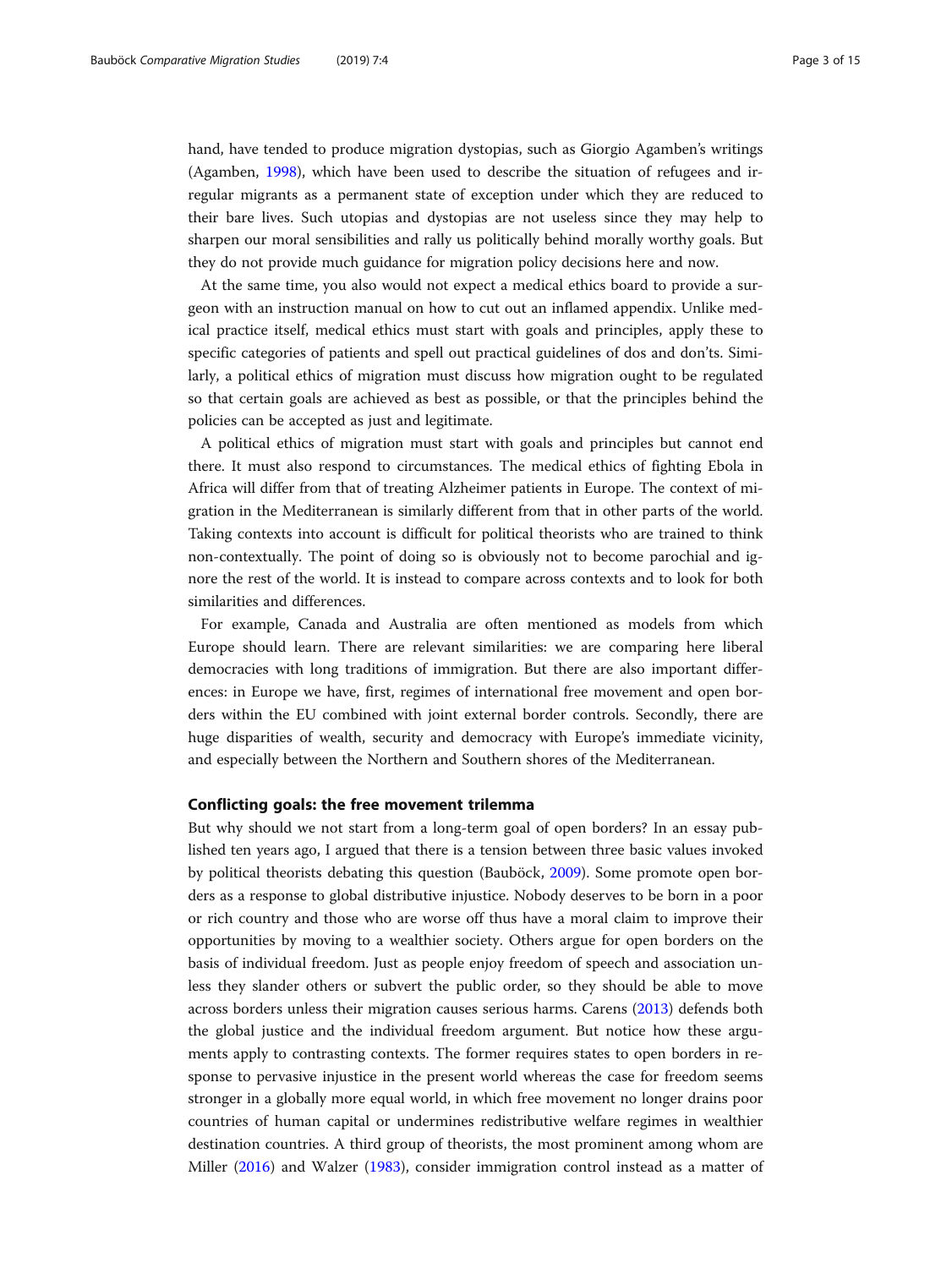democratic self-determination by receiving countries that have a right to own their territory and shape the composition of their own citizenries.

I want to take this argument now a step further by suggesting that the conflicts between these three goals of social justice, individual freedom and democratic self-government can be described as a trilemma: a political ethics of migration can combine two out of the three goals but cannot address all three simultaneously.<sup>3</sup>

The democratic legitimacy of governments depends on defending legitimate interests of their citizens and residents. Foremost among these interests are those in domestic social justice. In the current world with its increasing opportunities for geographic mobility and huge inequalities across borders, opening borders for free movement would jeopardize the capacity of governments to protect and promote domestic social justice. If we are willing to sacrifice democratic self-government of independent states, then opening borders might achieve a massive global redistribution of wealth and opportunities while at the same time enhancing greatly individual freedom. This response is defended by libertarians who want to demolish welfare states as well as by global democrats aspiring for a world state that would turn all migration into internal free movement.

A second possibility is to combine the goals of global justice and national democracy if one is ready to sacrifice free movement. Massive resource transfers towards the global South and support for democratic development there provide in this view alternatives to migration from the South to the North. The problem with this approach is not only that it sacrifices an important liberty, but also that it tends to ignore that the onset of development triggers stronger outmigration and that migration can play a positive role in reducing global inequalities.

The third combination seems perhaps the most unlikely one. The goals of democratic self-government and individual freedom of migration can be pursued simultaneously if we regard free movement as a citizenship right instead of a human right.<sup>4</sup> This would mean that democratic states commit to promoting international mobility opportunities of their own citizens through concluding free movement arrangements with other states. In this view, free movement presupposes certain levels of democratic stability and economic development.

This response seems hard to defend if it means that global justice is sacrificed for the sake of expanding mobility opportunities of the better-off citizens of the global North. However, such an approach does not rule out pursuing a *separate* agenda of promoting global justice through either resource transfers or controlled migration that is conducive to economic and democratic development. Indeed, as I will argue, controlled migration as well as regionally limited free movement regimes can contribute importantly to the goals of global social justice. What we need to reject in order to escape from the trilemma are the ideas that global free movement is the right response to global inequality or that global equality can be better achieved with closed borders.

I suggest that this is the best way out of the trilemma. It requires that we distinguish quite sharply between free movement and admission claims that presuppose legitimate immigration control.

## Three questions about immigration control

Let me now flesh out this distinction. In the absence of immigration control, international migration would turn into geographic mobility of the same kind as internal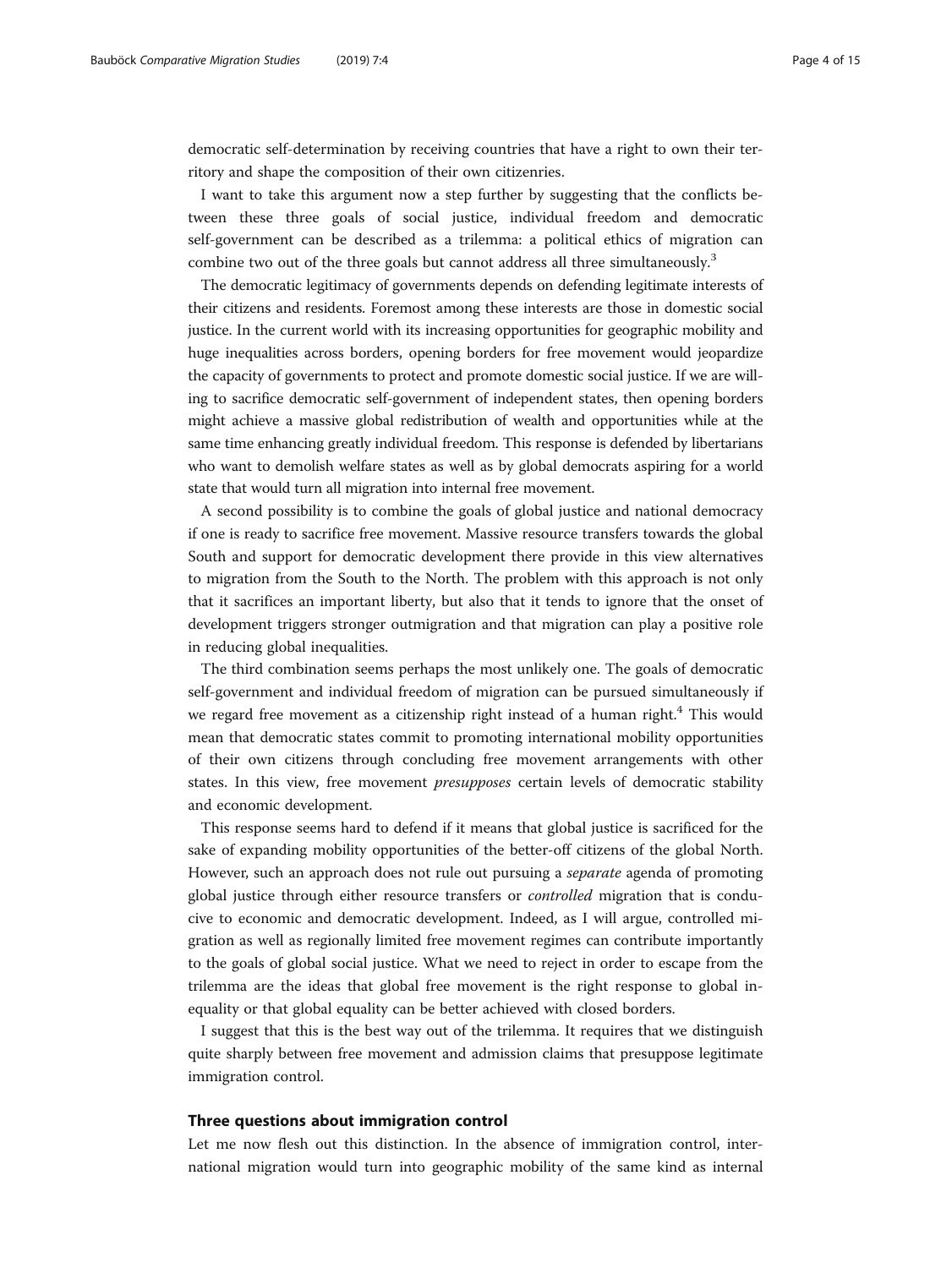migration within a state territory. Immigration control is thus constitutive of the very phenomenon that we describe and count as international migration. Yet not all potential immigrants have the same claims to be admitted. We can distinguish three broad categories by asking a series of three questions about immigration control.

The first question is whether a state exempts a whole category of migrants from immigration control. By doing so it creates two categories that we may call free movers, for whom international migration is not essentially different from internal mobility, and controlled migrants. Free movement for EU citizens provides the obvious illustration for the former, but similar arrangements exist between Australia and New Zealand and among ECOWAS and MERCOSUR member states. As we will see shortly, however, this category is much broader and has great potential for further expansion.

The second question is whether a state distinguishes further within the category of controlled migrants between those who have individual admission claims and others who don't. Let's call the former entitlement migrants. They include two main types: refugees with a right to asylum and those whom I suggest to call "pre-connected migrants" whose admission claims rely on their special ties to the destination country.

The third and final question distinguishes further within the category of non-entitled migrants by asking whether states have duties to take in certain numbers of immigrants who do not have individual admission claims. I will argue that liberal states should adopt such policies towards displaced persons as well as towards economic migrants.

This leaves a broad residual category of potential migrants towards whom states do not have any positive admission duties. From a liberal perspective this does not entail that states can turn away such would-be immigrants in the same way as the owner of a house may turn away a stranger by simply not answering the doorbell. Liberal democracies derive their legitimacy not only from representing the will of their people, but also from governing according to the rule of law. As pointed out by Schotel ([2011](#page-14-0)), the coercion that states exercise over would-be immigrants through their immigration control qualifies as legally binding for those who are turned away only if these persons have some legal standing. This means that liberal states have to answer when the doorbell rings and provide reasons if they keep the door shut.

## Conditions for free movement: the parable of the double doors

The three questions provide only a first rough categorization of migrants by the kind of control that states may legitimately exercise over them. In order to dig deeper, we need to consider next what migrants may have to say when asking for admission.

Let me illustrate the ethical guidelines that I want to defend with a Kafkaesque parable. Imagine a large palace in which most rooms are connected to several other adjacent rooms by double doors. There are people living permanently in these rooms and each room has a guard who is in charge of the doors. Let's assume that the rooms are governed democratically. The guards then represent the people living in their respective rooms; they have to protect their individual rights and follow their collective instructions.

Suppose now that you live in one of these rooms and want to enter another one. You approach the guard in your room and ask him to open one of the doors for you, which he is obliged to do. But since these are double doors, you find yourself in front of another door that is still closed. You knock and ask the guard in the other room through the closed door to let you in. You have not elected that guard and there are other doors on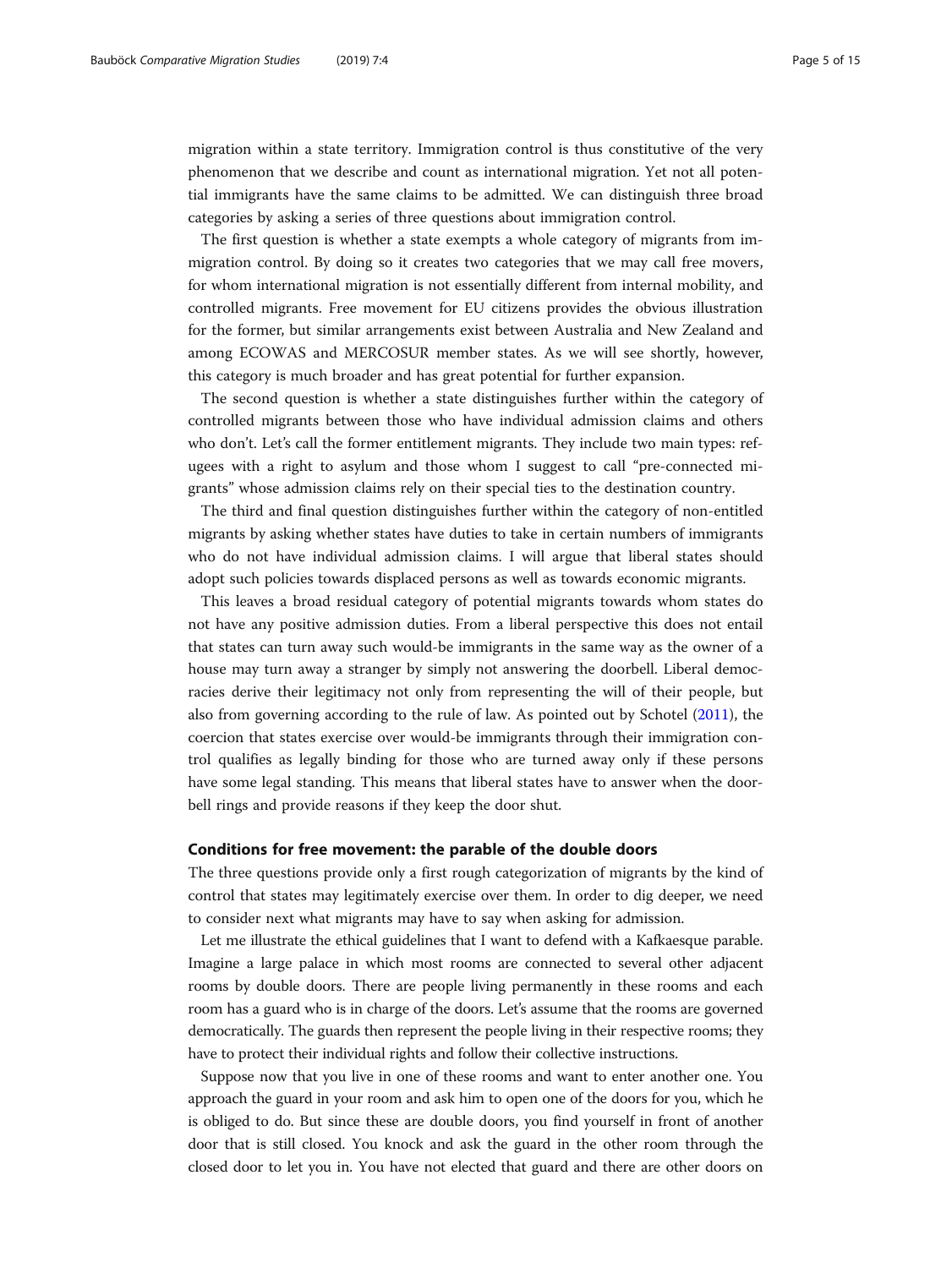which you could have knocked, so he is not obliged to open the door, but he must listen and respond to your request. He asks you to explain why you want to enter his room rather than any of the others. Here is a list of possible reasons that you might give:

If you say: "Don't you recognize me? I am returning home from a long stay in another part of the palace", the guard will have to open the door widely for you. If you say: "I want to see a famous painting in your room", he may let you in, but only for a short visit and for an admission fee. If you say: "A year ago you admitted my spouse to live in your room", he ought to let you settle in his room. If you say: "I cannot find any work to earn a living in my room, but I am really good at interior decoration and your room needs a makeover", the guard ought to consider your request favourably, since your situation would improve while you would also provide a service to those who live in his room. And if you say: "The guard whom we elected in my room has turned out to be a killer and has threatened to go after me", he ought to open the door immediately and provide you with protection before examining whether your story is true.

Let's modify the scenario now and imagine that the guards are employed by the general palace management and together with all the other people living in the palace you have elected the managing board. In this case you will certainly elect a board that promises to keep all the connecting doors open. The management has then the power to instruct the guards to let people walk around freely inside the palace and can sack any of them who starts to block a door or demands a bribe for opening it.

Our initial scenario represents a world of independent states, the second one a world state or internal migration within states. In the first scenario, we get rights of return and family reunification for pre-connected migrants who have strong ties to a destination country already before moving there, conditional admission of economic migrants, and an individual right to asylum. In the second scenario these distinctions no longer matter because everyone enjoys freedom of movement.

Joseph Carens' 'cantilever argument' (Carens, [2013](#page-14-0), pp. 237–245) suggests that the same individual interests which protect free movement within states as a human right<sup>5</sup> apply to free movement across international borders. Yet this blurs the clear distinction between the two scenarios. It is simply not enough to point to the similarity of individual interests in internal and international free movement. We also need to consider the institutional background conditions under which such a right can be realized. According to Blake [\(2013\)](#page-14-0), these conditions include a unified jurisdiction, which is present in the second but absent in the first scenario. Of course, some may argue that a world state is a desirable utopia that states should strive to realize in order to enable global free movement, amongst other worthy goals. No matter whether one agrees or regards a world state instead with Kant as a dystopia that is likely to lead to either despotism or anarchy, one cannot derive a political ethics of international migration for the current world from the second scenario.

We can, however, modify the first scenario in a less radical way. If the people living in a subset of adjacent rooms can communicate with each other, visit each other and even collaborate in joint projects, they might ask their guards to keep the doors open between these particular rooms. In this case, they will want their guards to agree also on a set of common rules for admission of people from the other rooms of the palace that are not included in the agreement. Free movement can thus be expanded in a world of independent states on a basis of reciprocal agreements between these. Since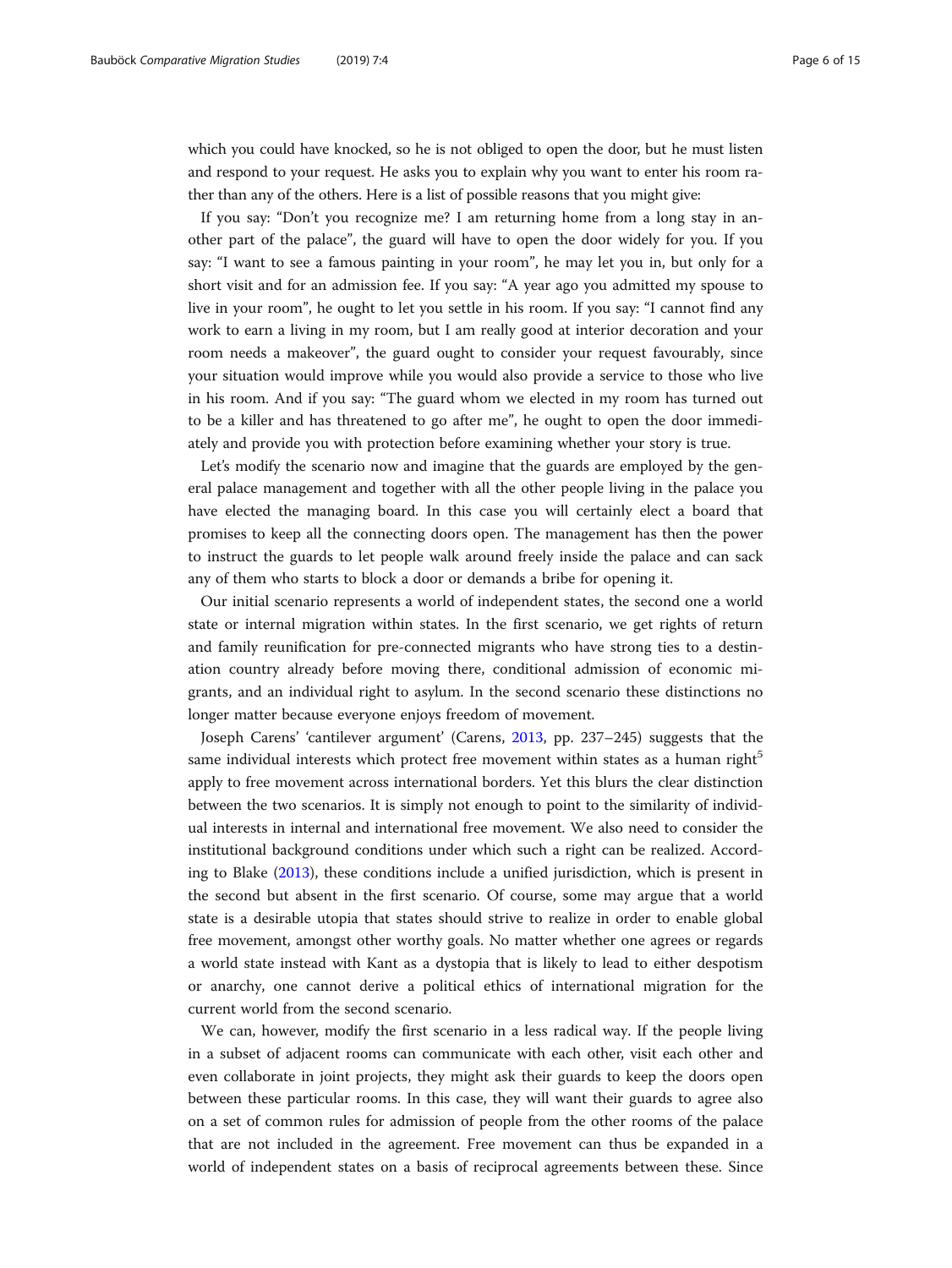distances have shrunk due to global communication networks and mobility, it should also be possible to conclude free movement agreements between non-adjacent states, for example between the EU, Canada, Australia and New Zealand.

Moreover, free movement rights proliferate at the individual level even in the absence of such agreements if states tolerate multiple citizenship. Emigrants' countries of origin as well as democratic countries of immigration increasingly tolerate dual citizenship both for first generation migrants who choose to naturalize and for second generations born to foreign parents. This global trend in state practice is supported by a normative principle that citizenship ought to reflect ties of membership between individuals and particular polities (Bauböck, [2017\)](#page-14-0). International migrants have by default relevant membership ties to at least two states. States exposed to emigration and immigration should therefore generally tolerate dual citizenship, which entails an unconditional right to return to two states and thus an entitlement to free movement between them.

In this latter manifestation free movement is not a privilege of citizens of wealthy democracies, but traces instead major migration flows, which frequently connect the global South and North. This still does not take us towards a just global distribution of mobility rights. As shown by Harpaz ([2018\)](#page-14-0), demand and opportunities for obtaining a second citizenship in the EU are strongest among the wealthy and educated elites of states with "second tier citizenships" in Eastern Europe and Latin America.

## Pre-connected migrants and free movers

Let me now consider in more detail and in the same order the reasons that would-be immigrants can provide, starting with pre-connected migrants – a category that to some extent cuts across the others.

There is one group of immigrants that all states have to let in without further conditions. These are their own citizens. They are not usually called immigrants, but they do cross an international border, and many have spent years or even all of their lives abroad and may intend to settle for good in the country. Their right to do so is enshrined in international human rights declarations and conventions – e.g. in Art. 13 (1) of the Universal Declaration of Human rights: "Everyone has the right to … return to his country". <sup>6</sup> The UN Human Rights Committee has clarified that the possessive pronoun in "his country" does not only refer to citizens but also to long-term resident foreigners who have a claim to return to places where they have built their lives.<sup>7</sup> They are quasi-citizens even if they have not been granted or have not chosen naturalization. Their claims to return are for this reason similar to those of citizens. The right of the latter to return is furthermore protected by the human right not to be arbitrarily deprived of one's citizenship (UDHR Art. 15 (2)). Today, most liberal states do not consider either long-term residence abroad or voluntary acquisition of another citizenship as a sufficient reason for stripping their nationals of their legal status and right to return.

Claims to family reunification have been derived from the right to private and family life enshrined in Art. 8 of the European Convention on Human Rights. Incoming family members and their relatives already settled in the country have the same human right to family life, but this is not sufficient to trigger a territorial admission claim. A membership-based right of the settled person (based on her citizenship or long-term residence) is needed to support the immigration claim. In the absence of a general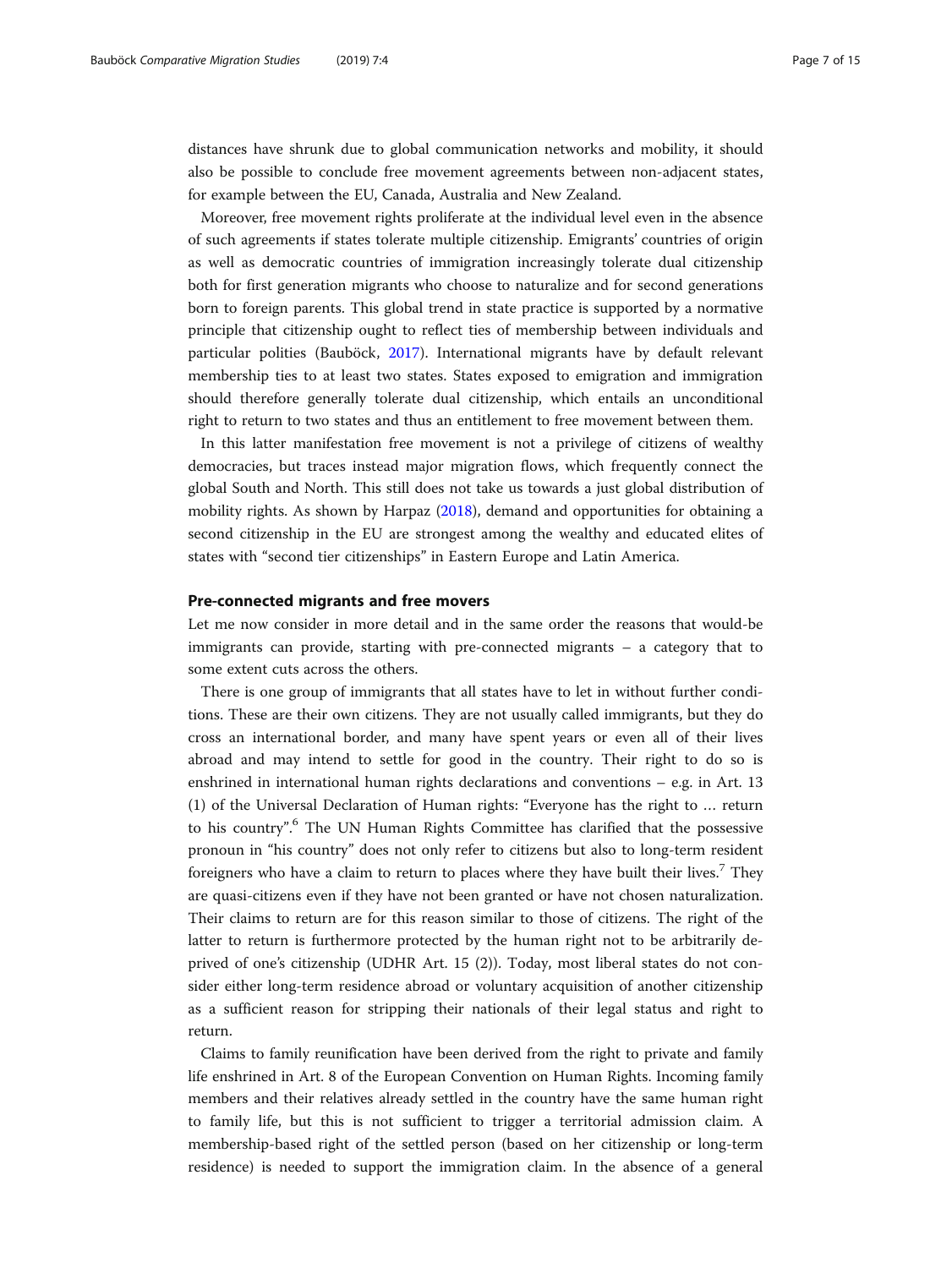human right to free movement, there is also no human right to immigrate for the sake of finding a spouse. For the same reason, immigrants can be told to reunite with their families back home after returning there if they do not have an independent membership-based right to stay. While returning citizens enjoy both a human and a citizenship-based right to admission, these rights are split between different persons in family reunification.

One may wonder why, in contrast to a rather weak right to family reunification, the right to return to one's country is one of the few human rights that are not further qualified<sup>8</sup> and seems thus nearly as absolute as the right not to be tortured. The reason is not that returning citizens have stronger needs than families separated by migration, refugees or those who desperately want to improve their economic opportunities. It is instead that states are responsible for their own citizens vis-à-vis other states. Citizenship is a global sorting mechanism (Brubaker, [1989](#page-14-0)) that assigns responsibilities for individuals' protection to states. States that fail to readmit their own citizens and to offer them diplomatic protection while they are abroad become in a way 'externally failed states' that do not perform one of the core functions of independent states in their relations to other states.

As I have already explained above, in a world of independent states, free movement can be solidly built on the bedrock of citizens' right to return. No matter whether free movement is based on dual citizenship, regional integration regimes or reciprocal agreements between distant countries, it is always granted to those who bear particular passports and is thus not a universal human right. Authors who support an ideal of global free movement, as I do, may find a strategy of expanding citizenship-based mobility rights disappointing, because it does not address the injustice of the global birthright lottery (Shachar, [2009](#page-14-0)) and promises only a slow path towards the ideal, with the speed of travel depending on progress of economic and democratic development in the global South. This raises the question of what ethical principles should guide the admission of unconnected migrants who are not yet citizens within a free movement regime.

## Economic migrants

Economic migration ought to be guided by a goal of pareto-optimal triple wins. If economic migration is beneficial for the host state, the individual migrant and the country of origin, then economic migrants ought to be admitted. This proposition needs to be qualified in several ways.

First, it is not obvious why admitting self-interested migrants for self-interested reasons should be a state duty rather than something that states are at liberty to do or not.<sup>9</sup> The answer to this objection is that we still need to place economic migration within the larger ethical framework under which wealthy democracies have global justice duties towards poorer migrant sending countries and justification duties towards would-be migrants whom they reject. These two normative requirements are sufficient to support an ethical duty to set up mutually beneficial economic migration programmes.

Second, as I have suggested above, destination countries ought to have an economic immigration programme under which certain numbers of migrants can apply for admission. Individual migrants do not necessarily have a personal claim to admission. The reason is that the collective benefits for the receiving and sending country will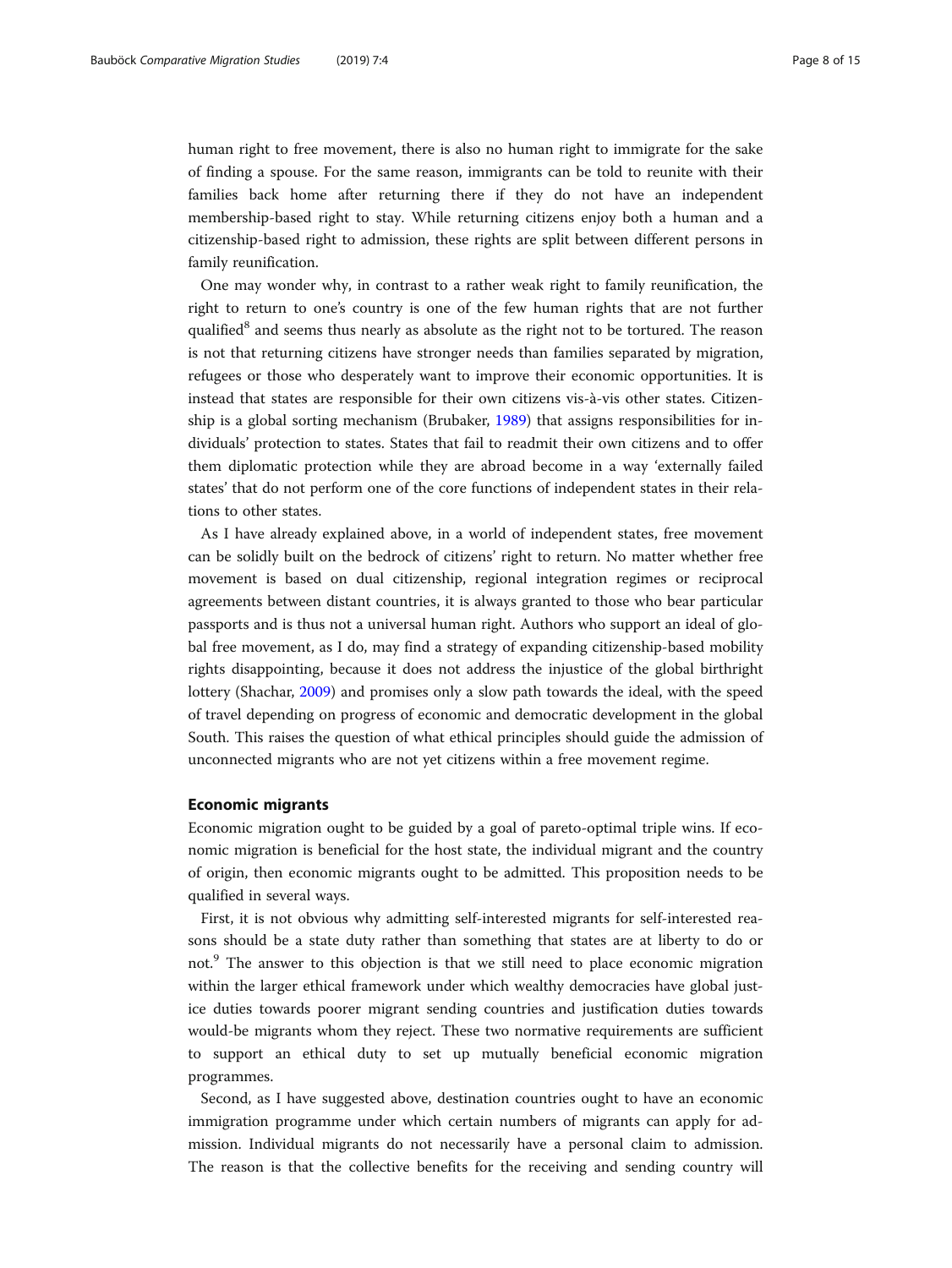naturally depend on the numbers and qualifications of people seeking work in the former and diminishing the workforce of the latter.

Third, the triple win rationale applies to first admissions, but not to subsequent decisions about permanent residence or access to citizenship. Having lived and worked in a host state for some years, economic migrants strike roots and acquire individual claims to stay. Moreover, as argued by Walzer ([1983](#page-14-0), pp. 53-63) democracies cannot legitimately rule over those whom they keep in a position of permanent foreigners.

Fourth, states are primarily responsible for the opportunities and welfare of their own citizens and residents.<sup>10</sup> Furthermore, economic immigration programmes are asymmetrically dominated by destination states, not only because these tend to be more powerful, but also because they must be able to select those whom they are ready to admit to their territory and labour markets. These normative and realist reasons make it more difficult to prevent that migrants are losing out by being exploited and that countries of origin are damaged through brain drain. The triple win criterion suggests thus that economic migration programmes should not be exclusively run by destination states. They require an additional layer of global migration governance, i.e. a set of international legal norms, $11$  mediation and supervision by international organisations, and governance bodies in which migrants and sending states are represented next to receiving states.

Fifth, the condition that economic migration should also be beneficial for sending countries does not entail that these have a right to suspend their citizens' freedom of exit in order to prevent an outflow of 'human capital'.<sup>12</sup> The goal must instead be to design economic migration programmes in such a way that the return flow of remittances and qualifications contributes to the economic development of the sending country.

This is a very incomplete list of ethical guidelines for economic migration policies, but it has quite radical implications for Europe. It seems clear that there is a large potential for economically and demographically beneficial immigration from Africa to Europe that could generate a triple win if it were well designed. The current reality is, however, that family reunification and refugee admission are pretty much the only available legal channels for immigration into the EU from Africa, while there is substantial regular economic immigration from other parts of the world that gets little attention.<sup>13</sup> The result of Europe's lack of responsiveness to economic immigration from its Southern neighbourhood is a triple loss. Economic migrants are pushed into the arms of human traffickers, destination countries receive irregular migrants who clog their asylum system and remain blocked from regular labour markets. And countries of origin do not reap many of the benefits in remittances and transnational links to Europe that regular economic migration could yield for them.

# Refugees and displaced persons<sup>14</sup>

The ethics of refugee admission is very different from that applying to economic migrants. In order to understand what the claims of refugees are, we do not need to stick to the narrow definition provided by the Geneva Refugee Convention that can only be understood in its historical context. The UNHCR's mandate has anyway been extended far beyond this definition (Aleinikoff & Zamore, [2018](#page-14-0)). Among political theorists there is a broad consensus that international refugees are persons whose states of citizenship fail to protect their fundamental human rights and for whom asylum granted by other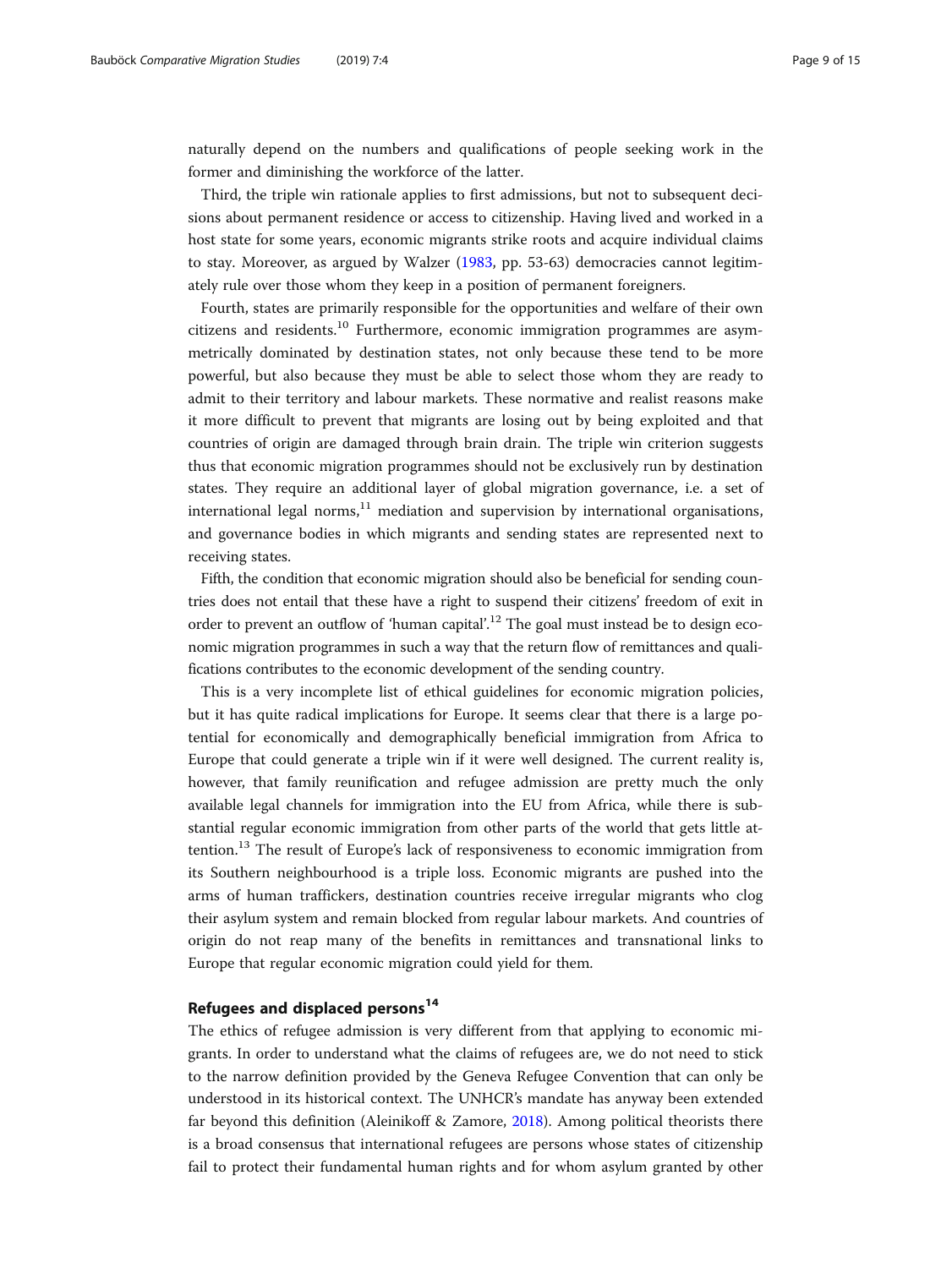states is the only way of restoring protection in the short run (Carens, [2013](#page-14-0); Gibney, [2015](#page-14-0); Owen, [2016](#page-14-0)).

The more controversial question is what duties states have towards refugees. As with migration in general, it is useful to start with special duties in order to avoid the misleading idea frequently exploited by populists that each state is expected to be open for all the world's refugees. Just like other migrants, refugees are often "pre-connected" to potential host states and such pre-connections create special responsibilities. If states have contributed to a refugee crisis through supporting an authoritarian regime or selling arms to militias fighting a civil war, they have a remedial responsibility to take in refugees fleeing from such countries. The US did take in a significant share of Indochinese boat people after the end of the Vietnam war, but failed to do so for refugees from Iraq.

The second type of special duty emerges from social connections to potential destination states that refugees have already before departure. Just like other migrants, refugees have claims to family reunification with previously admitted refugees or economic migrants. Since long-term refugees need to build entirely new lives in a host country, this argument extends to broader social and cultural connections that facilitate their integration, such as sharing a language with a particular host society or the presence of an already settled co-ethnic immigrant community there.

The third special duty is positional. Countries that are in a better position to protect refugees have special duties to do so compared to far away ones. Positional duties will generally fall on nearby states and will be proportionate to their capacity to provide protection. Malta may be closer to the North African coast than Italy, but it has fewer capacities.

Current European asylum policies rely heavily on an ethics of positional duties for first countries of asylum with some nods towards special connection duties. There are two obvious problems with this approach. First, it lowers the overall capacity of the international community to provide protection to the level of aggregate capacities of those states that carry special responsibilities for refugees. Second, the distribution of burdens among states is unfair if countries that are closer to a refugee emergency and that have already taken in more refugees from a particular origin in the past are obliged to take in even more.

This unfairness arises as an ethical problem only if we do not think of refugee protection as a purely humanitarian duty. A good swimmer who sees a child drowning near a beach has a moral duty to rescue the child. It would be odd if she refused to rescue a second child or asked others to compensate her for the effort. However, if many people have drowned at this beach, the municipality ought to put lifeguards there who are paid from tax revenues collected from the town's residents.

But why should states that are far away and have not contributed through their own policies to a refugee emergency share responsibilities and burdens with other states? As political theorist Owen ([2016\)](#page-14-0) has argued, the legitimacy of states' coercive power depends on their capacity to protect fundamental human rights in their territory. If some states fail to do so, all the others acquire a responsibility to provide surrogate protection. Refugee protection is thus, in Owen's word, not just a humanitarian duty; it is a 'legitimacy repair mechanism' in the international state system.

This argument provides support for general duties of states to contribute to international refugee protection. Yet it leaves open two big questions. What can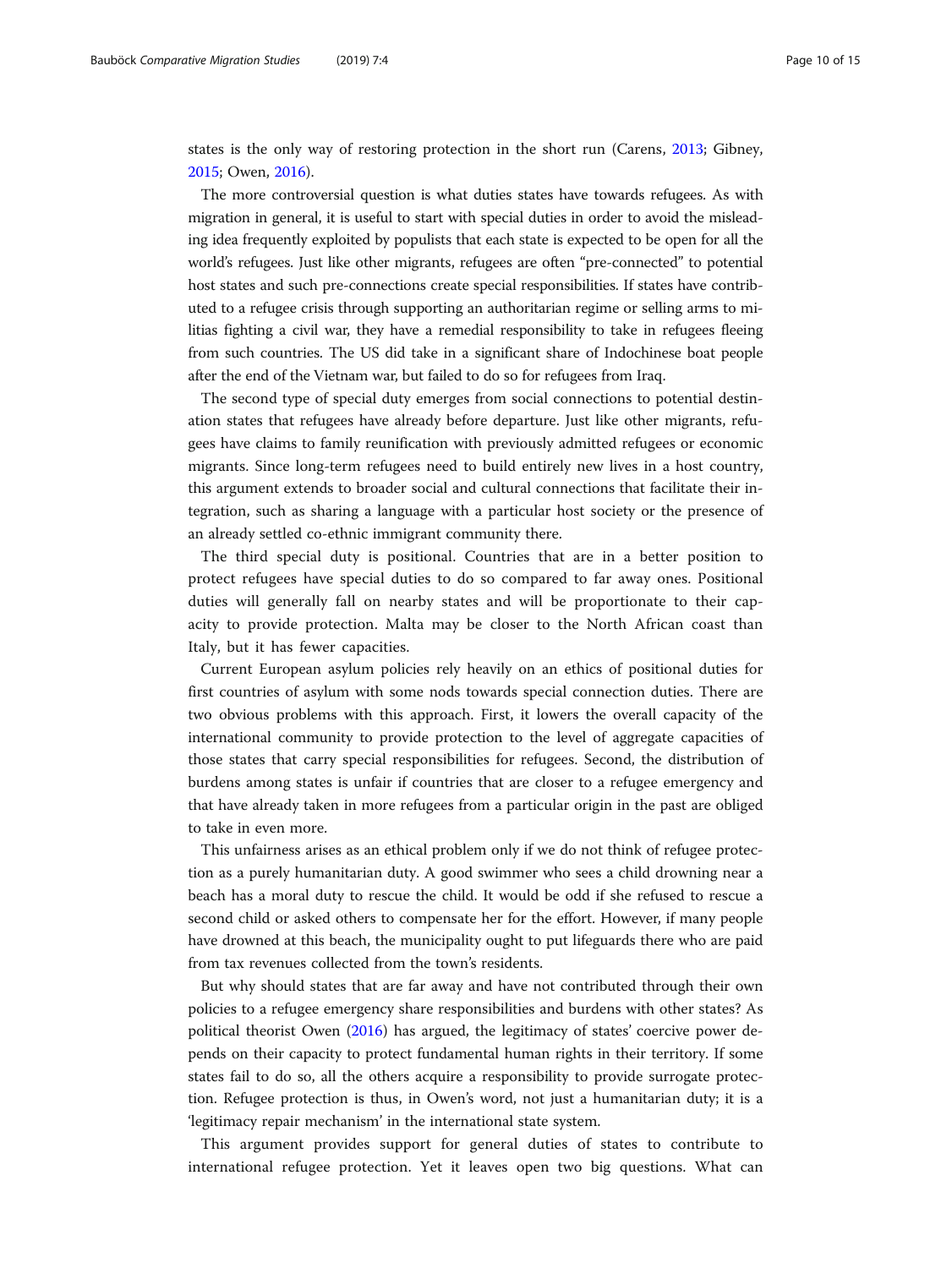motivate self-interested states to comply with these duties? And what is it that they have to contribute?

The first question conjures up a prisoners' dilemma (Noll, [2003](#page-14-0)). States are better off collectively if each contributes a fair share, but they are better off individually if they can pass on the buck to others. Prisoners' dilemmas can often be solved if the same players have to play with each other repeatedly and if they also have to play different kinds of games. Non-cooperative players that dominate one game can then be sanctioned in another one. If they are aware of this, they may play cooperatively from the start. Prisoners' dilemmas can even be avoided altogether if players agree ex ante on coordinating their actions.

The international society of states provides only weak resources for resolving the refugee protection dilemma, but the European Union offers the best possible conditions for doing so. It has institutionalized the necessary coordination mechanisms and its member states play iterated and multiple games in which the potential for punishing, and the incentives for avoiding, non-cooperative behaviour are strong. The EU has thus the institutional capacity for ensuring compliance. Moreover, in the EU context with its internally open borders and joint control of external borders, asylum seekers enter EU territory rather than merely the national territory of a particular member state. Positional responsibilities for refugee emergencies in Europe's neighbourhood apply therefore to the EU as a whole. It follows from these two premises that the EU has special duties to establish a system of fair responsibility sharing among its member states even if no similar system can be established at the global level.

This does not mean that refugees ought to be distributed across EU member states according to a formula measuring integration capacities, such as the one used by the EU Commission's 2015 relocation scheme. Sending refugees to countries where they don't want to go and that don't want to have them is not just bad policy; it is also ethically wrong if the primary goal is to provide effective protection, which includes prospects of integration, to the largest number of refugees. Standards of fairness must apply to member states' contributions to overall refugee protection, not to the numbers of refugees each of them takes in. If a state wants to accept fewer refugees than initially allocated to it in a fair scheme, it ought to pay or transfer other resources to those states that take in more. If these transfers reflect the costs that a preference for keeping out refugees imposes on the refugee admitting states, this should avoid perverse incentives for states that want to be seen as being hostile to refugees in order to shirk their responsibilities. Tradeable refugee quotas combined with a matching mechanism that takes into account non-discriminatory preferences of states for certain refugees and preferences of refugees for certain destinations could provide fair solutions (Rapoport & Moraga, [2014](#page-14-0)).

This account of duties towards refugees is still incomplete. In the words of Aleinikoff and Zamore ([2018](#page-14-0)), it has an 'exilic bias' that considers only long-term settlement and access to a surrogate citizenship in European states as a solution. For millions of coercively displaced persons, this solution is not adequate. Most lack the financial means and physical fitness required to reach European shores, and many want to stay close to home and return there if and when possible. Betts and Collier ([2017\)](#page-14-0) have suggested that admitting asylum seekers to European states is wrong because it lures many people into the Mediterranean death trap and diverts attention from the more urgent task of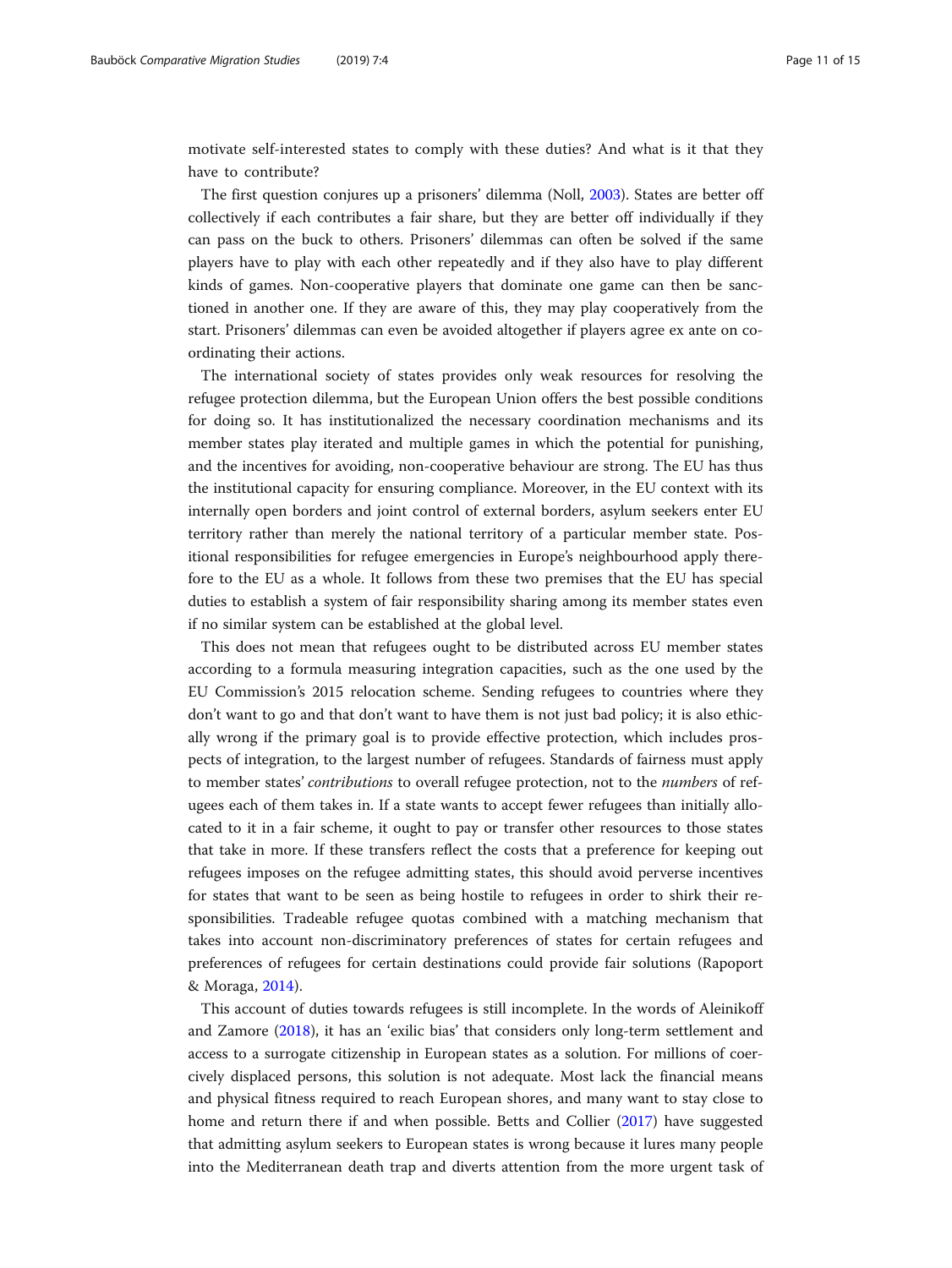providing protection, jobs and education to millions stranded in refugee camps in the global South.

If the overarching goal is to provide effective protection to the largest numbers of refugees, then it would indeed be wrong to focus only on a fair distribution of responsibilities for asylum seekers among EU member states. We need to acknowledge instead that Europe as a whole has a special positional responsibility for its geographic neighbourhood and must mobilize resources for protecting and providing opportunities for displaced persons in Africa and the Middle East. Such efforts have to be closely synchronized with development policies. In this context, the question of who qualifies as a refugee fades into the background. As pointed out by Aleinikoff and Zamore ([2018](#page-14-0)), the problem that needs to be addressed is massive displacement of people within and across international borders due to wars, failing states and economic or environmental collapse. These are also the 'root causes' that eventually push rather small numbers of refugees and migrants to seek asylum in Europe. Taking them in does not address the causes and does not help those who remain stuck in their region of origin.

Are non-entry policies and the aim to deter asylum seekers from trying to reach European borders and coasts then ethically justified after all? My answer is no for both principled and prudential reasons. The principled one is that refugees have individual rights to protection that have been enshrined in the Refugee Convention and the asylum laws of democratic states. The claims of refugees who have lost the protection of their citizenship of origin resonate with the principles on which democratic states ground their own internal legitimacy. The external function of citizenship as an assignment of responsibility for individuals to states similarly supports a robust individual right to asylum. The prudential reason is that, in the current European political climate, calls for protecting displaced persons outside Europe instead of accepting asylum seekers in Europe provide ammunition to those want to do neither. For populists whose agenda is to close off Europe towards the outside and to dismantle it from the inside, promises to provide assistance to refugees in Africa are just cheap talk that gives them a semblance of respectability.

Europe's response must combine a harmonized asylum system and fair sharing of responsibilities among EU member states with relief efforts for refugees in Africa and the Middle East. These efforts should enable displaced persons to stay close to their countries of origin, without being conditioned on preventing them from migrating elsewhere. On the contrary, sufficiently large resettlement programmes and channels for regular economic migration to Europe could be the most effective policies for destroying the traffickers' business model and saving migrants' lives. Since resettled refugees generally do not have individual claims to asylum at a particular destination, they would be treated almost like economic migrants from poor countries in terms of territorial admission policies, while the distinction between the two categories must be maintained for asylum seekers.

#### Mare nostrum: an ethics of special responsibilities

I have argued that pre-connected migrants, free movers, economic migrants and refugees have distinct claims that liberal democracies must respond to. Yet this multiple-channels-of-admission approach seems to create a new problem. Aren't these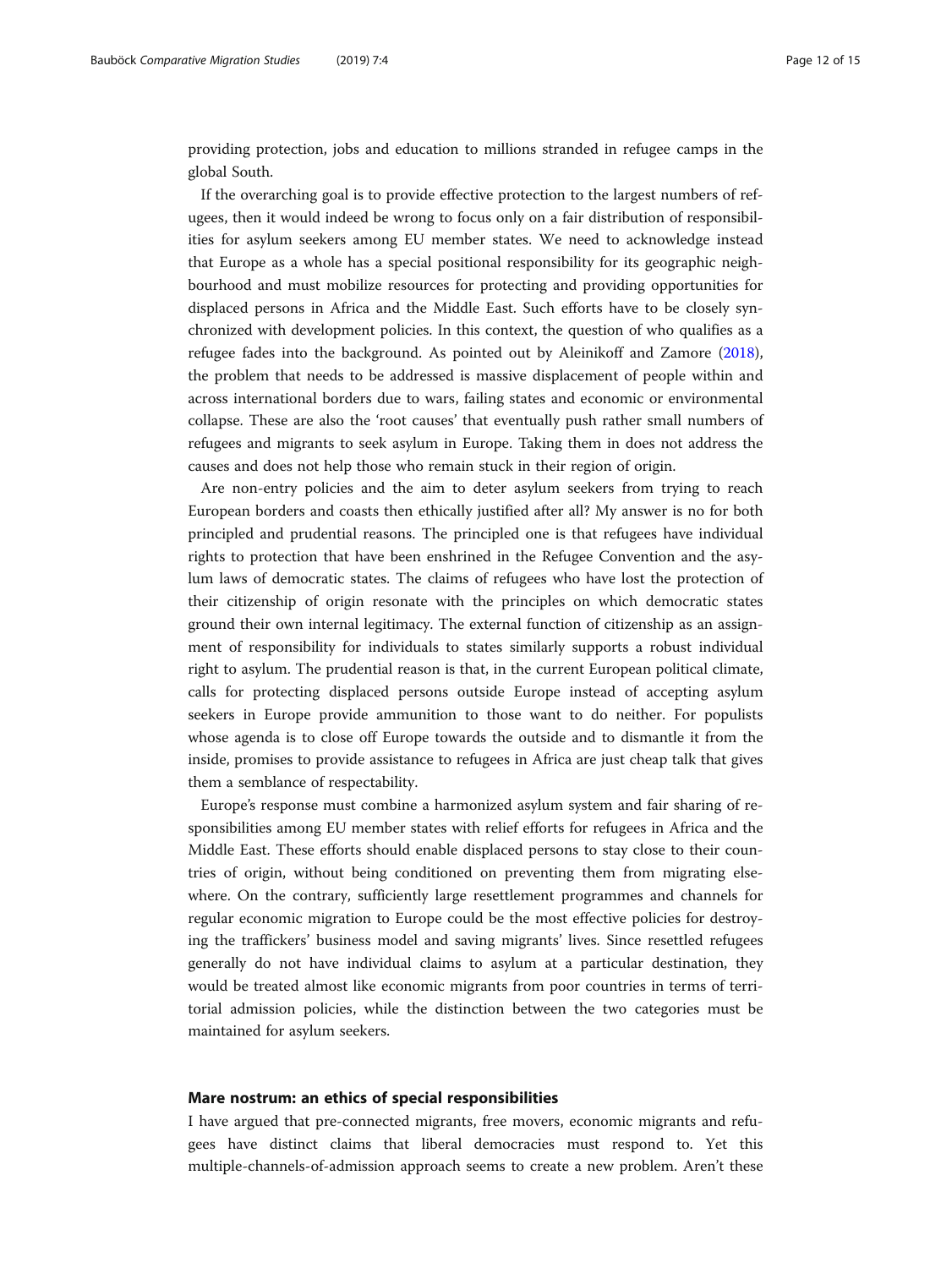claims competing with each other? And if they are, whom should liberal states let in first or in larger numbers?

From a moral perspective the obvious answer seems to be: those who have the strongest needs. Should Europe then close its doors to economic migrants and its internal borders for mobile EU citizens until it has taken in a sufficient number of asylum seekers and resettled refugees? Something is clearly wrong with this answer. It emerges from two fallacies: the fallacy of measuring incommensurable claims using a single yardstick (of needs) and the fallacy of fixed admission capacities. If Europe stops internal free movement, its member states are likely to be less open for economic migrants and refugees both in terms of economic capacities and political attitudes. And looking around the world which wealthy democracies have taken in more refugees, these often turn out to be the same countries that have run extensive economic immigration programmes. Although it is certainly true at the local level that refugees, economic migrants and less skilled resident workers often compete for the same jobs, at the aggregate level the admission capacity of countries is not a fixed number but tends to expand with their general openness to migration and mobility.

For a political ethics of migration, it follows that states can be expected to honour the different admission claims in their own terms and may be entitled to limit numbers or impose conditions for each category (safe that of returning citizens) where their capacities are exhausted. What they must not do is adding up all immigrants in a single quota and closing their borders once that threshold has been reached.

The second problem that my account raises is how to handle mixed flows and mixed motives if admission claims need to be treated differently. When discussing the ethical principles that ought to guide admission policies I have distinguished refugees, economic migrants and free movers benefiting from interstate agreements. Empirically, these categories are, however, not neatly separate ones but overlap strongly. While I cannot imagine significant overlaps between refugees and free movers, there are very significant ones between refugees and economic migrants, on the one hand, and between the latter and free movers, on the other hand.

This problem goes beyond what a general political ethics of migration can deliver and requires political and administrative skills more than theoretical insights. Yet there is still a general lesson that can be drawn. Destination states themselves enhance the problem of mixed flows through indiscriminate policies of closure that push migrants with different motives and claims towards the remaining small doors of family reunification and asylum, which have not been designed for large flows, or towards the backdoor of irregular entry. If such a policy satisfies the normative criteria outlined in this article it would not reduce migration flows across the Mediterranean. It is also an illusion to believe that the right kind of development policies will reduce outmigration pressure in the short run. They are instead more likely to increase it by endowing more people with material and cognitive resources that enable their mobility before conditions improve opportunities to the point where people can afford to stay. Add to this the demographic discrepancy between the "youth bulge" in the MENA and African countries and the rapid ageing of European societies. The implication is that Europe faces a choice between accepting many more economic migrants from the South through regular channels and a policy of closure that violates EU values and undermines EU achievements such as open internal borders.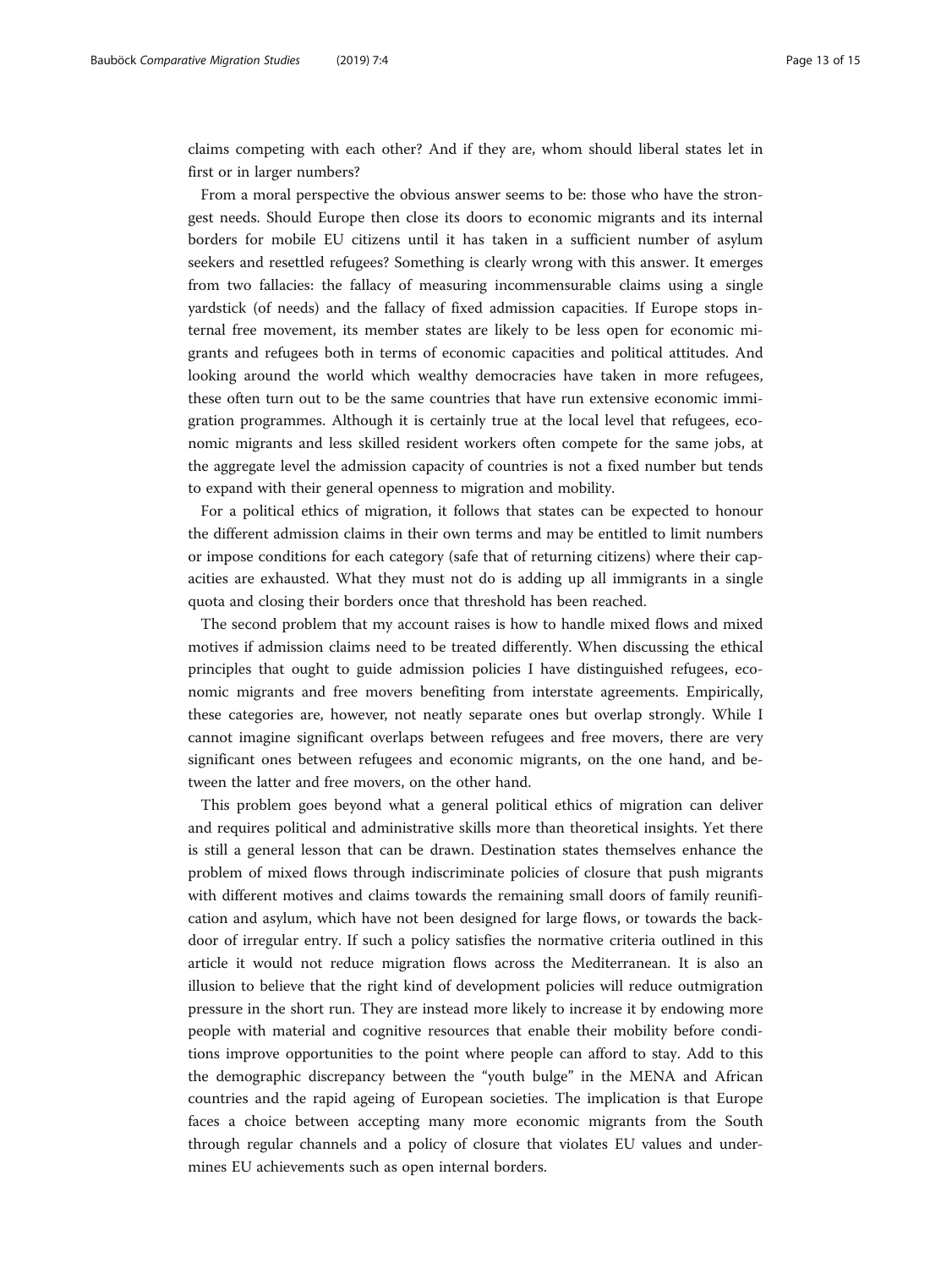The final lesson that I want to emphasize is that context matters for the ethics of migration – not only for explaining the different challenges that countries face because of their history or geographic location, but also normatively, in the sense of special responsibilities for neighbours. The Mediterranean was once the cradle of European civilization. Now it has become a graveyard for many who try to reach European shores. Europe shares a historic responsibility for economic and political crises in the neighbourhood that it colonized in the past. Today, Europe's future depends not only on keeping its internal borders open and defending democratic values against authoritarian governments that have sprung up in its midst, but also on how it responds to migration across the Mediterranean. In fact, these two challenges have become intertwined. 'Mare nostrum' was once an imperial claim. Today it has become an ethical imperative.

## Endnotes

 $1$ See Frazer ([2016](#page-14-0)).

 $2$ Carens [\(2013\)](#page-14-0) distinguishes, however, between his ideal theory of open borders and a realist ethics of migration policy that starts from the assumption that states have a right to control territorial admissions.

 $3$ The structure of the trilemma is therefore similar to Dani Rodrik's famous globalization trilemma (Rodrik, [2011](#page-14-0)).

 $4$ See Oberman [\(2016\)](#page-14-0) for a defence of free movement as a human right.

<sup>5</sup>This right is proclaimed by Art. 13 (1) of the Universal Declaration of Human Rights and Art. 12 (1) of the International Covenant of Civil and Political Rights.

<sup>6</sup>A slightly weaker formula is included in Art. 12 of the Covenant on Civil and Political Rights: "No one shall be arbitrarily deprived of the right to enter his own country."

<sup>7</sup>UN HRC, General Comment No. 27 on Freedom of Movement (Art. 12 CCPR), CCPR/C/21/Rev.1/Add.9, 1999, par. 20.

<sup>8</sup>In ICCPR Art. 12, freedom of internal movement and of leaving any country may be qualified only by restrictions "which are provided by law, are necessary to protect national security, public order (ordre public), public health or morals or the rights and freedoms of others, and are consistent with the other rights recognized in the present Covenant." The right not be deprived of the right to enter one's country is listed after these qualifications and must thus not be restricted by them.

<sup>9</sup>See Angeli [\(2018](#page-14-0), p. 39) who argues that the consequentialist argument for mutually beneficial economic migration could even support paternalistic policies of forced migration.

<sup>10</sup>A strong global egalitarianism that denies the primary responsibility of states for the welfare of their own populations is hard to reconcile with democratic norms that legitimate governments have to be responsive and accountable to their own citizens.

<sup>11</sup>For recent efforts see the Global Compact for Safe, Orderly and Regular Migration that has been adopted by the UN in December 2018 as well as the more ambitious project for a Model International Mobility Convention.

<sup>12</sup>See Blake and Brock ([2015](#page-14-0)).

<sup>13</sup>Poland, for example, has refused to admit relocated refugees but runs currently the largest programme for temporary migrant workers (mostly Ukrainian agricultural workers) in the EU.

 $14$ I have elaborated some of the ideas in this section in Bauböck [\(2018](#page-14-0)).